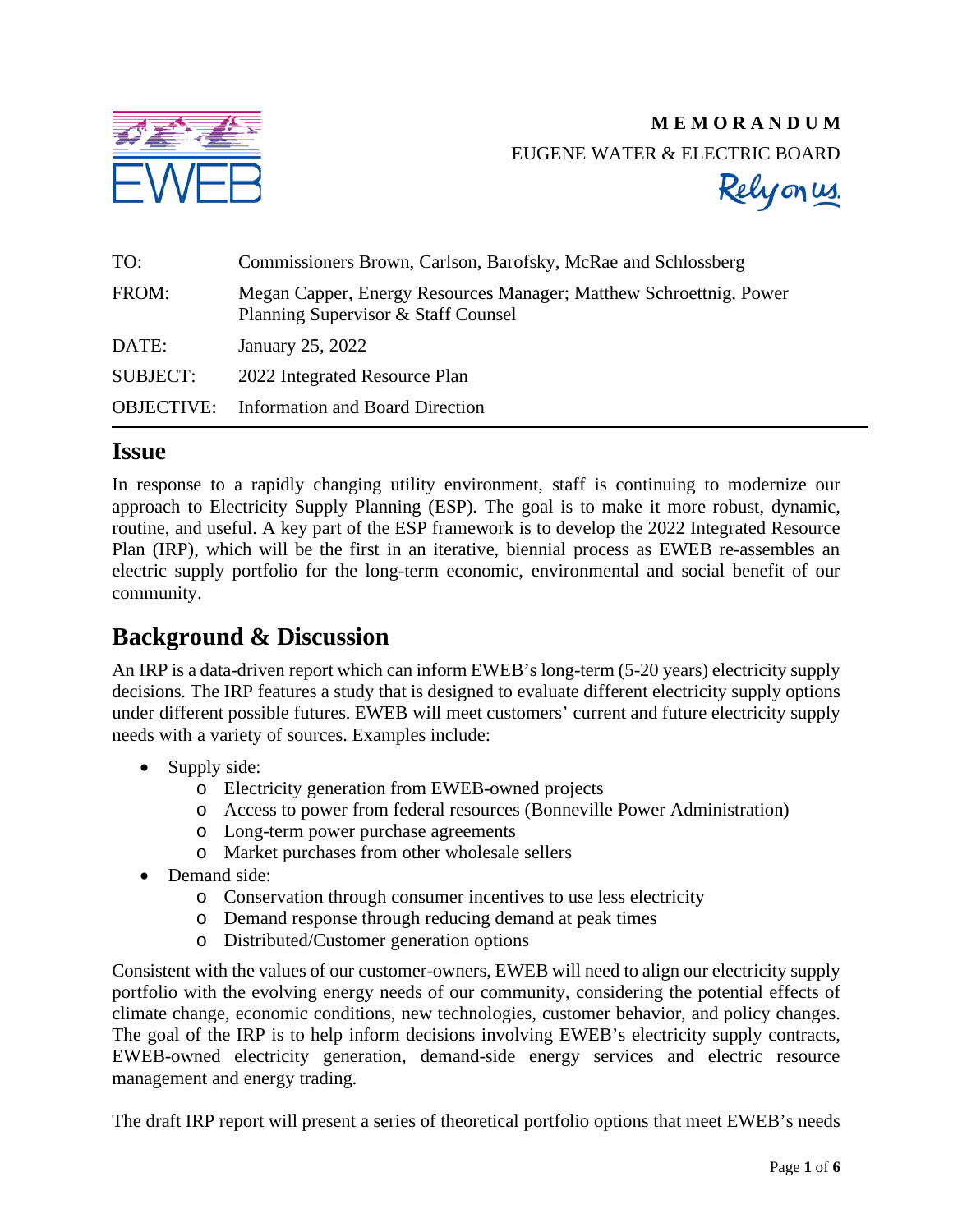and comply with the constraints identified by the Board as well state laws and other regulations. These portfolios will be optimized to minimize risk and cost. Along with these portfolio options, the IRP will provide additional qualitative and quantitative information about the benefits and tradeoffs of specific resources and how these align with EWEB's needs and values.

## **Key questions that the 2022 IRP intends to address:**

- 1. How much energy and capacity does EWEB need and when?
- 2. How much energy efficiency and demand response should EWEB pursue in the future?
- 3. How do we define "best fit" and what supply and demand side resources provide the "best fit"?
- 4. How do we address potential trade-offs between EWEB's values, priorities and principles when making resource decisions?
- 5. What are the risks and rewards associated with various combinations of energy resources (portfolios)?

## **IRP Scope**

The 2022 IRP is the first full IRP EWEB has undertaken in approximately a decade. Additionally, it is being conducted under a compressed timeframe since it was put on hold while EWEB staff completed the 2021 electrification study. The 2022 IRP will utilize the findings of the 2021 electrification study and will serve as a foundation for the utility's shift to an iterative IRP process. This scope will reflect priority themes and questions identified in fall 2019 by the IRP project team. The themes in the table below were selected because they were clearly *meaningful* to stakeholders, *relevant* to the current landscape, and *timely* for the 2022 IRP cycle.

| 2022 IRP Scope Themes                                                                          |  |  |  |  |  |
|------------------------------------------------------------------------------------------------|--|--|--|--|--|
|                                                                                                |  |  |  |  |  |
| <b>Electrification</b> – the increased electric demand caused by electric vehicle adoption and |  |  |  |  |  |
|                                                                                                |  |  |  |  |  |
| changes to space and water heating                                                             |  |  |  |  |  |
| $2$   Carbon Mitigation – the need to reduce carbon emissions because of legislative mandates  |  |  |  |  |  |
|                                                                                                |  |  |  |  |  |
| or market pressures                                                                            |  |  |  |  |  |
|                                                                                                |  |  |  |  |  |
| <b>Evolving Technology</b> – renewable energy generation, battery storage, distributed         |  |  |  |  |  |
| generation, demand response and changes in end-use electricity consumption.                    |  |  |  |  |  |
|                                                                                                |  |  |  |  |  |

Because the IRP is an iterative process, EWEB will have opportunities to build on the initial exploration of these themes. The Board may decide to explore specific resources or themes in greater detail in future IRPs based on the findings of the 2022 IRP.

#### **2022 IRP Scenario and Sensitivities**

Building on the IRP scope and themes, EWEB staff have identified several key variables and assumptions for use in modeling possible energy resource portfolios in the 2022 IRP. Examples of these key variables include but are not limited to water supply for hydro generation, natural gas prices, GHG emissions limits, legislative mandates like Renewable Portfolio Standards, and EWEB's future load growth including influences from electrification and customer dynamics. These variables will be used as inputs in scenarios that represent potential future conditions beyond EWEB's control and may impact the performance of an electricity supply portfolio (i.e., a mix of supply-side and demand-side resources).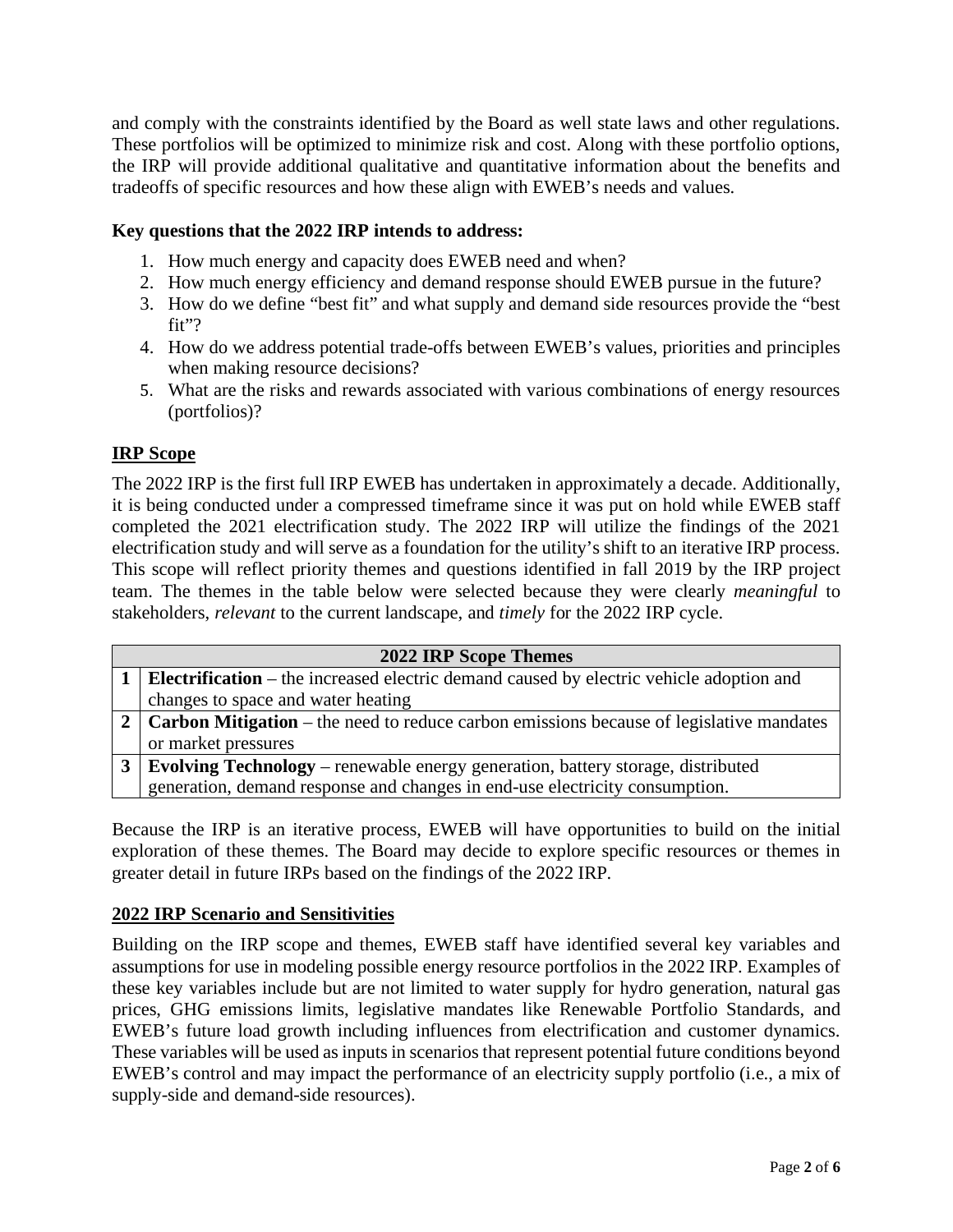Understanding how different electricity supply portfolios perform under various assumptions will help the utility select a set of actions and resources that address the needs of our customer-owners regardless of which future may occur. Based on the IRP Scope Themes, staff have identified key assumptions for the 2022 IRP modeling work's Base Case which will serve as a comparison tool as EWEB explores variables/uncertainties which will impact our portfolio choices.

| <b>Base Case (Expected)</b>                                                        |                                                                              |  |  |  |  |  |
|------------------------------------------------------------------------------------|------------------------------------------------------------------------------|--|--|--|--|--|
| <b>Key Assumptions &amp; Variables</b>                                             |                                                                              |  |  |  |  |  |
| Historical load growth trends continue into future<br><b>Assumptions</b>           |                                                                              |  |  |  |  |  |
| Modest rate of electrification <sup>1</sup>                                        |                                                                              |  |  |  |  |  |
|                                                                                    | Existing regulatory and other policies continue into future                  |  |  |  |  |  |
|                                                                                    | Renewable resources developed to meet existing RPS <sup>2</sup> requirements |  |  |  |  |  |
|                                                                                    | Resource options include existing technologies                               |  |  |  |  |  |
| Future regional grid composition (renewables development, coal<br><b>Variables</b> |                                                                              |  |  |  |  |  |
| retirements)                                                                       |                                                                              |  |  |  |  |  |
| Water supply (low, medium, high hydro generation)                                  |                                                                              |  |  |  |  |  |
|                                                                                    | Natural gas prices                                                           |  |  |  |  |  |
|                                                                                    | Electricity market prices                                                    |  |  |  |  |  |

Understanding these key assumptions and variables in the Base Case will lay the foundation for developing sensitivities and scenarios. Over the next 12-18 months, staff will work with the Board and public to explore the impact that these variables and assumptions have on our modeling results.

# **IRP Structure and Modeling Approach**

As described above, the IRP will include qualitative and quantitative analysis of EWEB's electric supply needs and resource options over the next 20 years. Below is a breakdown of several of the key components of the IRP.

# *EWEB's Needs and Existing Resources*

The 2022 IRP will include an analysis of EWEB's historical loads, and a forecast of what these loads will be over the next 20 years. This analysis will show EWEB's average energy needs through the course of a year, as well as peak needs, which typically occur during extreme weather events. The IRP will demonstrate how EWEB's existing resources match these needs, plus any gaps that may exist.

#### **Leaburg/Walterville Asset Valuation**

Leaburg/Walterville is an example of a specific generation resource that requires action before the 2022 IRP is finalized. The analysis will be a coordinated effort between EWEB teams in generation, power planning and finance to share information and maintain alignment with EWEB's long-term electricity supply planning.

#### *EWEB's Resource Options*

EWEB staff will generate a list of both supply-side and demand-side energy resources that can be analyzed through the modeling process. Only resources that rely on existing technology and have

<span id="page-2-0"></span><sup>1</sup> Base Case scenario from the Phase 2 Electrification Study

<span id="page-2-1"></span><sup>2</sup> https://www.oregon.gov/energy/energy-oregon/pages/renewable-portfolio-standard.aspx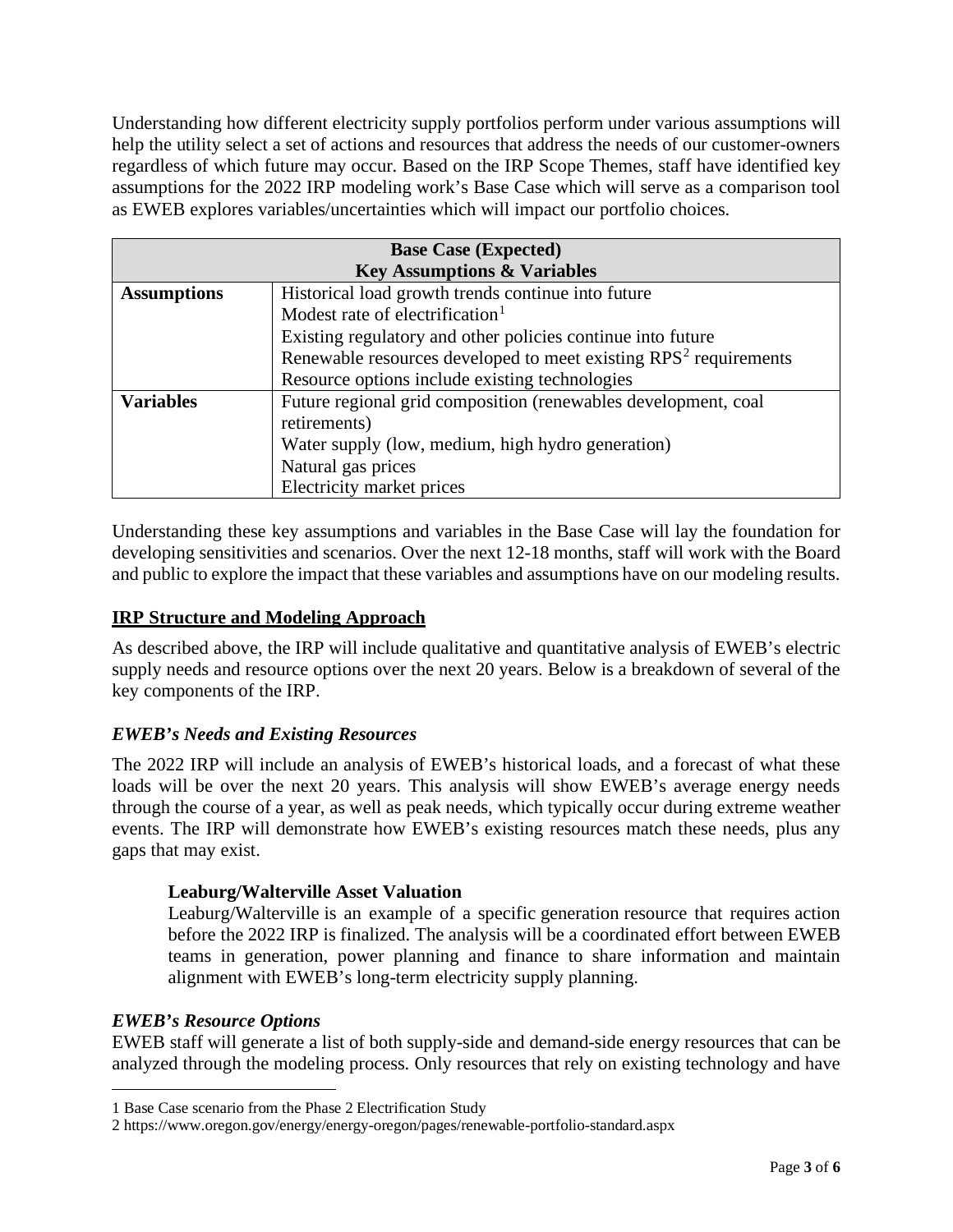been previously deployed at a utility scale will be analyzed in this IRP cycle. Staff will use industry-leading data to inform cost curves, capacity factors and other input metrics for these resources. An example of an emerging technology resource that will be analyzed is battery energy storage, since batteries are currently being deployed by utilities across the West. However, an example of a resource that will not be analyzed is renewable hydrogen that uses power-to-gas electrolysis. While that technology does exist, it is not yet commercially deployed.

# *Modeling Results*

Staff will use the Aurora modeling software to create an array of potential portfolios based on the needs and resource options discussed above. The Aurora model simulates the loads, generation and transmission availability of the electric power system on an hourly basis. This simulation allows the model to select the most cost-effective resources to meet load obligations given certain constraints, such as transmission availability and carbon emissions requirements.

In the end, EWEB will have a set of portfolio options that demonstrates the tradeoffs between various resource mixes. The chart below shows how theoretical portfolios (on the left) compare to each other across a variety of metrics such as peak fit, energy fit, carbon intensity and other metrics determined by the Board. These portfolio options will serve as launching points for board discussion and direction and will ultimately help inform the Board's action plan.

|    | $\sim$ $\sim$ $\sim$ $\sim$ $\sim$<br>$\frac{1}{2}$ |                 |                   |        |                     |               |                       |       |
|----|-----------------------------------------------------|-----------------|-------------------|--------|---------------------|---------------|-----------------------|-------|
|    | Portfolio                                           | Peak Fit        | <b>Energy Fit</b> | Carbon | local<br>Resilience | Affordability | <b>Deliverability</b> | Other |
| #1 |                                                     | 9               | 10                | 6      | 8                   |               | 9                     | 5     |
| #2 |                                                     | 10              | 8                 | 5      | $6\phantom{1}$      | 8             |                       |       |
| #3 |                                                     | 7               | 10                | 10     | 5                   | 6             | 5                     |       |
| #4 |                                                     | 10              | 9                 |        | 7                   | 8             | 5                     | 8     |
| #n |                                                     | 10 <sub>1</sub> | 10                | 10     | 4                   | ٩             | ٩                     | 7.    |

**Optimized Portfolio Metrics (Example)**

#### *Triple Bottom Line (TBL) Assessment*

Future portfolio options will be evaluated based on these TBL attributes (environmental, social, economic), as well as other characteristics that are important to the utility and our customers (e.g., peak fit, local resilience, equity and climate impacts). For example, the Board recently amended the SD15 Climate Change Policy to support a low-carbon electric power portfolio that maintains, on a planning basis, over 90% of annual energy from carbon-free resources and targets over 95% of annual energy from carbon-free resources by 2030 to the extent possible and practical without distinct adverse impacts to customer-owners. The Board has committed to working with the General Manager to establish principles, priorities and goals to support this directive. The Board will have opportunity to weigh in on these Optimized Portfolio Metrics to ensure that EWEB's values are considered when evaluating portfolios.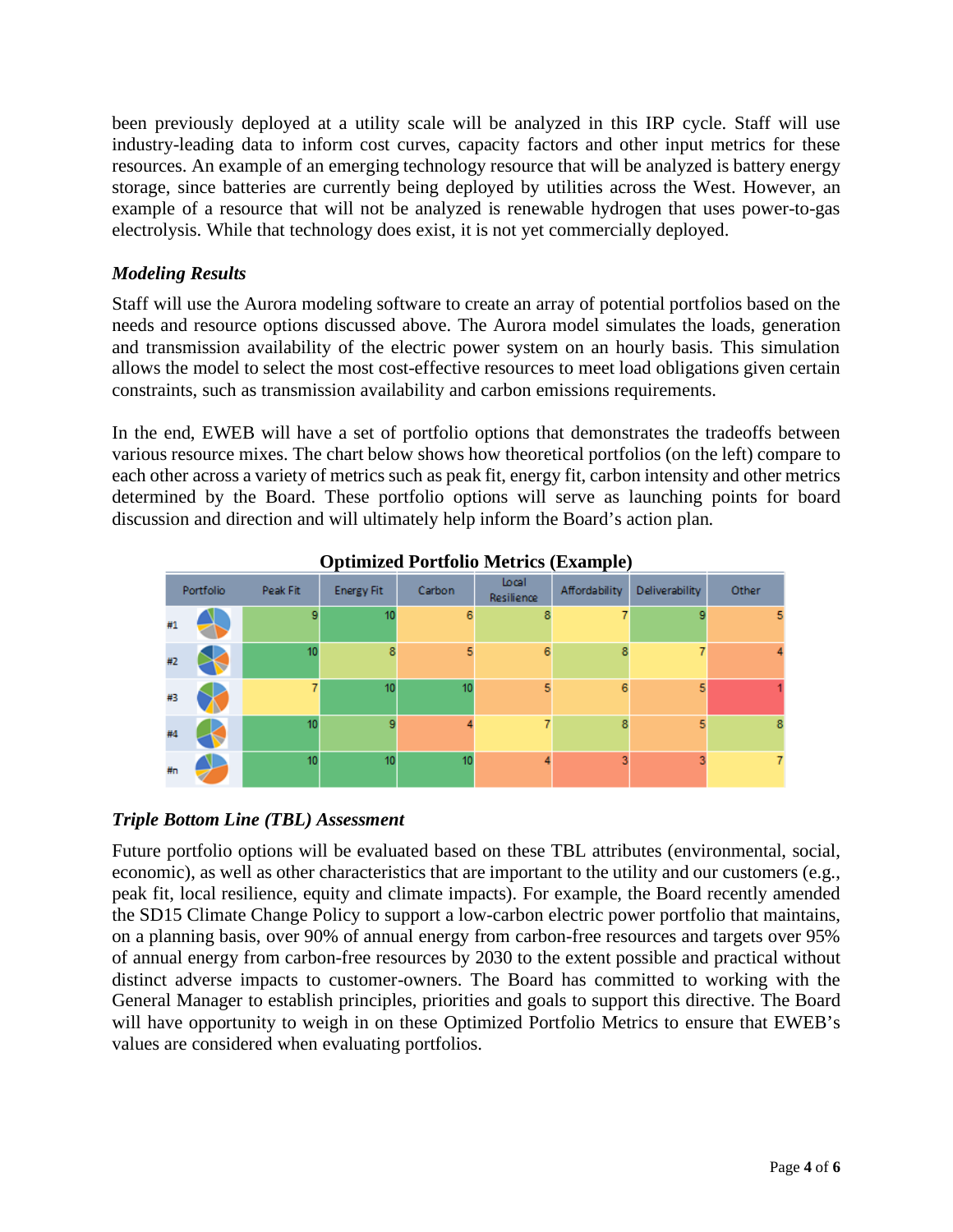# **Communications and Engagement Plan**

# *Goals*

- 1. Build customer trust and confidence in the IRP process by supporting transparency.
- 2. Grow customer knowledge about the need for consumption flexibility programs that will improve grid resilience, such as demand response.
- 3. Demonstrate that EWEB is a climate and energy leader that still achieves reliability and affordability for customers.

## *Key Audiences*

- Customers, including civic groups and key partners such as the City of Eugene
- Utility peers and the broader public across the Northwest

## *Deliverables*

- Project website: a clearinghouse for updates, meeting links and other materials
- Email: regular updates about the IRP process for interested customers
- Print collateral: brochures and handouts
- Key messages documents: priority messages for the board
- Newsroom stories: articles diving into topics related to the IRP
- Slide deck (*optional*): slides for public presentations
- Email templates (*optional*): templates for commissioners to communicate with constituents

#### *Key Messages*

- This IRP is the first step in an iterative process that will ensure EWEB can continue to provide safe, reliable, affordable and environmentally responsible power as we prepare to reassemble our electricity supply portfolio by 2028. Additional IRPs will be completed every couple of years.
- This IRP process will help EWEB identify a roadmap to prepare for a dynamic future of clean energy mandates, rapid technological developments and evolving customer expectations.
- As elected representatives of our community, the board of commissioners will play a key role in determining EWEB's energy resource mix of the future. The public will be invited to participate just as they are in all major utility decisions.

#### *Public Involvement*

While we will expect and encourage public engagement as the IRP is developing, a formal public involvement process will begin after the release of the public preliminary draft in December 2022 and might include working sessions and public presentations to various local groups.

#### *Milestones*

EWEB's IRP will take more than a year to complete. Throughout the process, EWEB staff will give a series of informational presentations to the Board that focus on different elements of the process and that detail different IRP-related topics. Board discussion, direction and approval of the